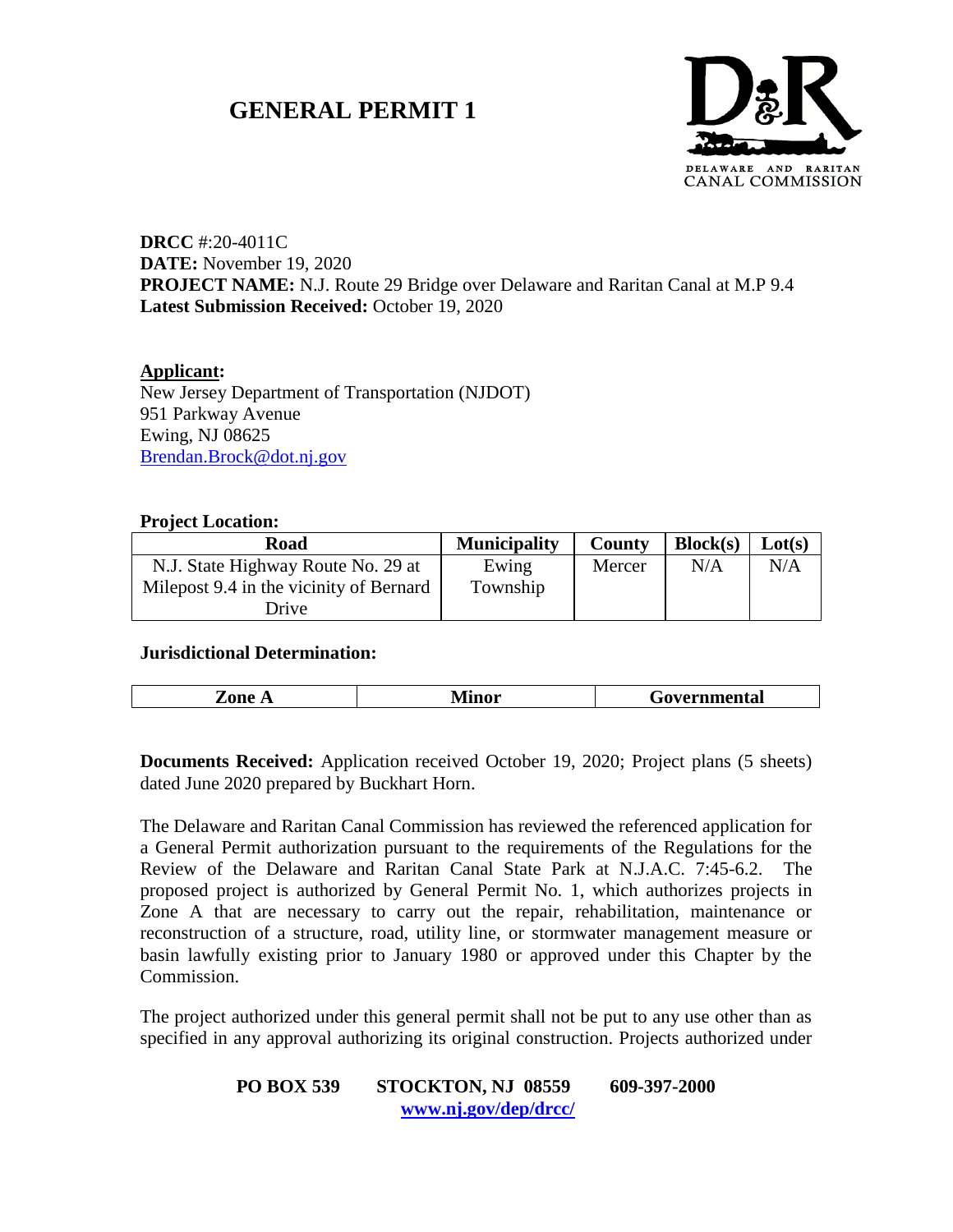# **DRCC#:** 20-4011C **DATE:** November 19, 2020 **PROJECT NAME:** N.J. Route 29 Bridge over Delaware and Raritan Canal at M.P 9.4

the general permit shall not visibly change, expand, widen or deepen the feature, and shall not deviate from any plans of any prior project approvals, except for minor deviations due to changes in materials or construction techniques. Any such deviations must be shown as necessary to fulfill the purpose of the proposed project and must be consistent with the Master Plan.

**Description of the authorized project:** NJDOT proposes to conduct in-kind maintenance repair work on Structure No. 1109-151, the bridge which carries State Highway Route No. 29 (Route 29) at milepost 9.4 over the Delaware and Raritan Canal in the vicinity of Upper Ferry Road and Bernard Drive in the Township of Ewing, Mercer County.



The repairs will consist of removing and replacing the bearings located in Pier 2 of the bridge. NJDOT has stated that the repairs will be done in-kind and not impact existing clearances with respect to the underside of the Route 29 road deck.

**Permit Conditions:** The project allowed by this authorization shall comply with the following conditions. Failure to comply with these conditions shall constitute a violation of the "Delaware and Raritan Canal State Park Law of 1974" (N.J.S.A. 13:13A-1 et seq.).

- 1. This authorization is valid for five years from the date of this letter unless more stringent standards are adopted by rules prior to this date.
- 2. The project as described shall be constructed and/or executed in conformity with the application.
- 3. No change in plans or specifications shall be made except with prior written permission from the Commission.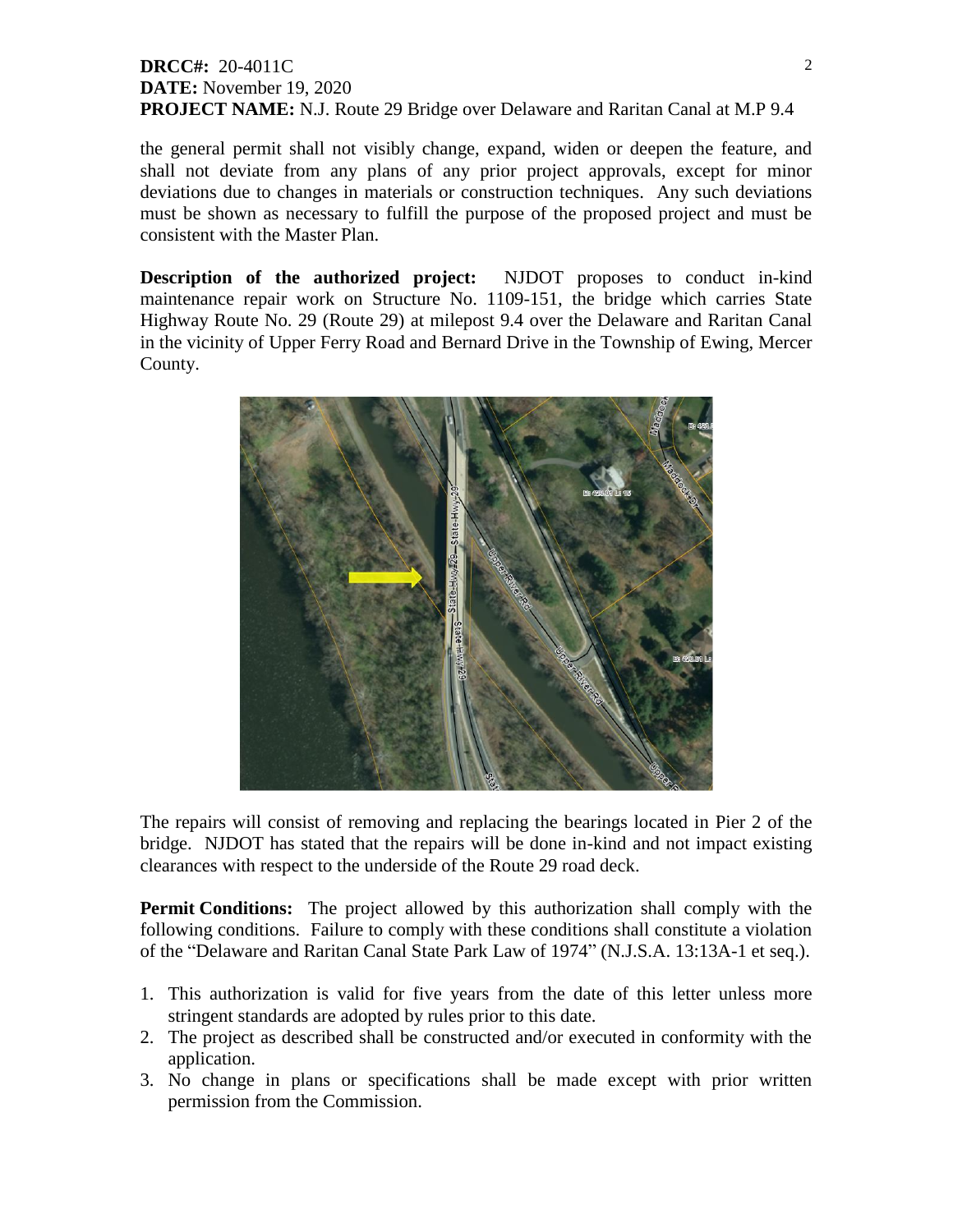# **DRCC#:** 20-4011C **DATE:** November 19, 2020

**PROJECT NAME:** N.J. Route 29 Bridge over Delaware and Raritan Canal at M.P 9.4

- 4. The permittee shall allow the Commission the right to inspect the construction site and shall provide the Commission with written notification seven days prior to the start of the authorized work.
- 5. A complete, legible copy of this permit shall be kept at the work site and shall be exhibited upon request of any person.
- 6. The issuance of this permit shall not be deemed to affect in any way other actions by the Commission on any future application.
- 7. The Delaware and Raritan Canal is used as a raw water source for several water companies downstream, and as such, water quality and flow shall be maintained.
- 8. If work in the canal is required, the NJDOT shall following any recommendation by the New Jersey Water Supply Authority (NJSWA) that such work shall be conducted during times of low flow through the canal.
- 9. During the work, the contractor shall ensure that no debris, soil or vegetation from the work shall fall, drop, be placed or dumped in the canal. The applicant shall ensure that a boom or other method is employed to contain any debris in the canal and remove any debris from the water.
- 10. It shall be the contractor's responsibility to ensure that all debris caused by the work is removed from the canal.
- 11. The contractor shall not pierce or puncture the clay liner or the bed of the canal.
- 12. The NJDOT shall periodically inform and update the NJSWA on the status of the work schedule for the project.
- 13. Access to the canal, towpath and adjacent NJSWA buildings for NJWSA personnel shall be maintained.
- 14. Any damage to the canal caused by the contractor or any subcontractor shall be repaired to the satisfaction of the NJSWA.
- 15. The NJDOT shall obtain a Special Use Permit from the Superintendent of the Delaware and Raritan Canal State Park.
- 16. The contractor shall obtain general liability insurance in the amount of \$1 million, which shall list the State of New Jersey, the Department of Environmental Protection, the Division of Parks and Forestry, the State Park Service and the NJWSA as additionally insured.
- 17. When available, NJDOT shall provide the name of the contractor undertaking the project to the Commission, NJWSA and the State Park Superintendent.
- 18. The contractor shall assume all risk of and responsibility for, and agrees to indemnify, defend and save harmless the State of New Jersey, the NJDEP, the NJWSA and any of their divisions, councils, bureaus, or other agencies or subdivisions, and their officers, directors, trustees, employees and contractors, as the case may be, from and against any and all claims, demands, suit, actions, recoveries, judgements, costs and expenses in connection therewith on account of the loss of life, property or injury or damage to the person, body, or property of any person or persons whatsoever, which shall arise from or result directly or indirectly from work performed in connection with this permit. The indemnification obligation is not limited by, but is in addition to, the insurance obligation contained in this permit.

**Expiration Date:** November 19, 2025.